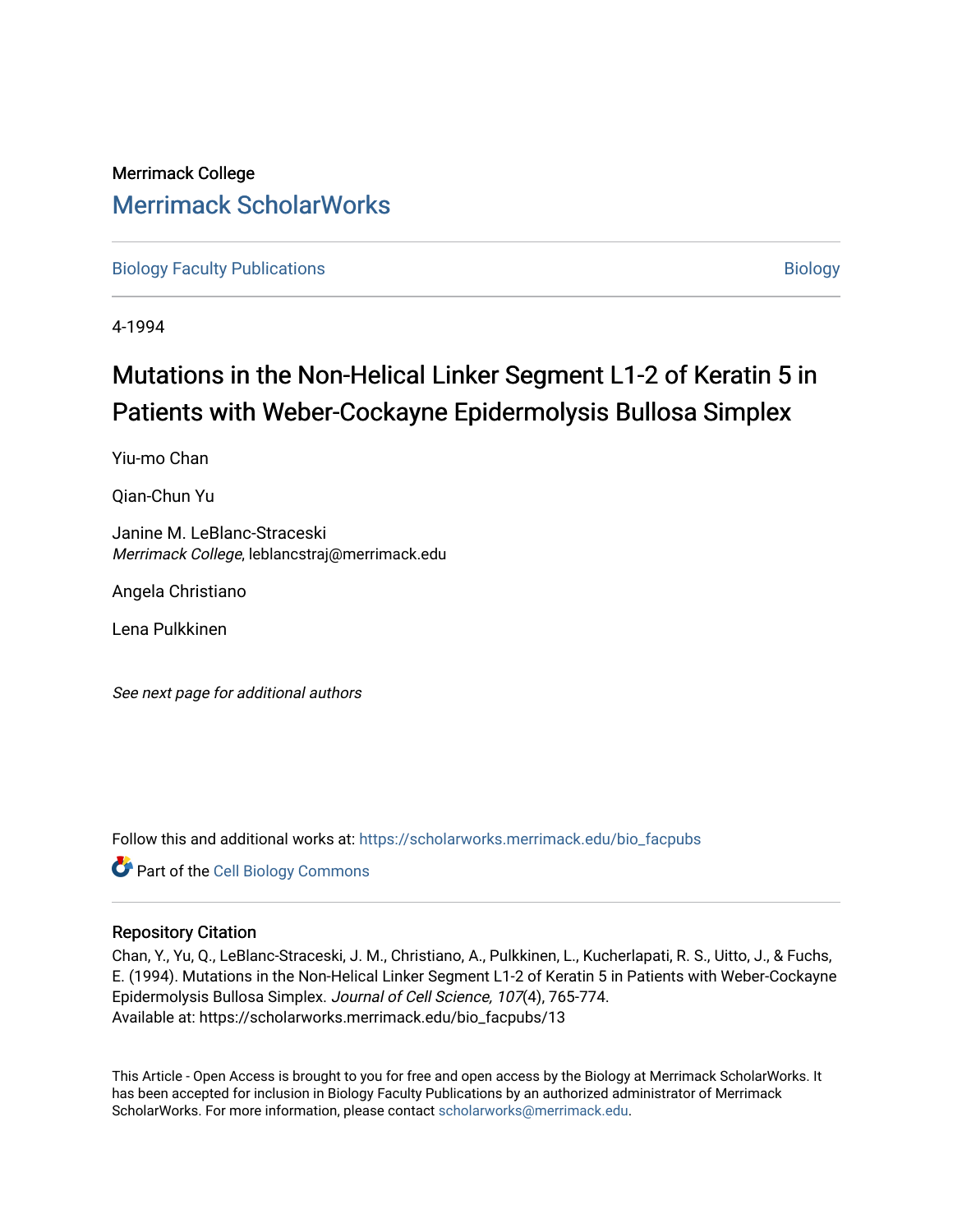# Authors

Yiu-mo Chan, Qian-Chun Yu, Janine M. LeBlanc-Straceski, Angela Christiano, Lena Pulkkinen, Raju S. Kucherlapati, Jouni Uitto, and Elaine Fuchs

This article - open access is available at Merrimack ScholarWorks: [https://scholarworks.merrimack.edu/bio\\_facpubs/](https://scholarworks.merrimack.edu/bio_facpubs/13) [13](https://scholarworks.merrimack.edu/bio_facpubs/13)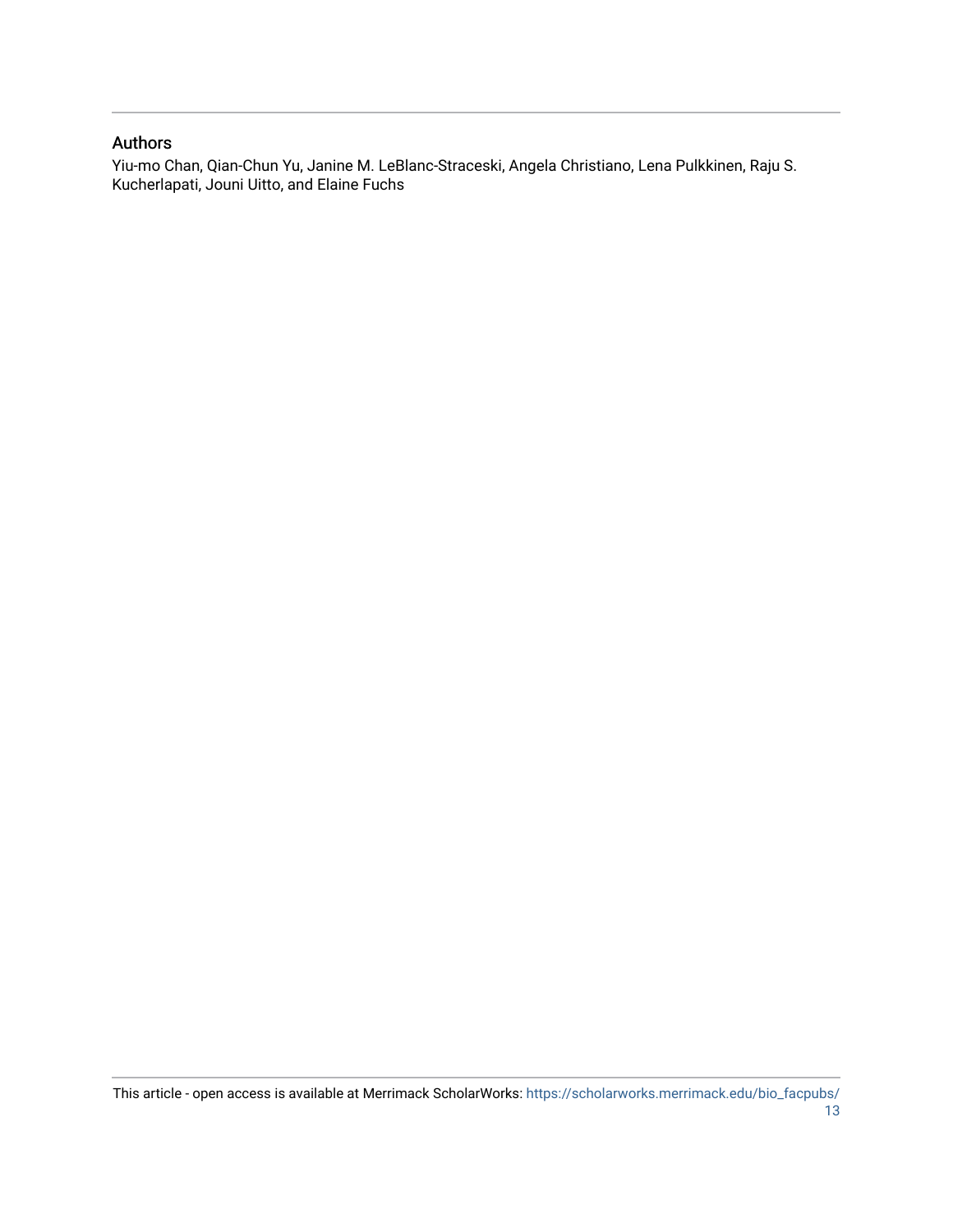# **Mutations in the non-helical linker segment L1-2 of keratin 5 in patients with Weber-Cockayne epidermolysis bullosa simplex**

# **Yiu-mo Chan1, Qian-Chun Yu1, Janine LeBlanc-Straceski3, Angela Christiano2, Leena Pulkkinen, Raju S. Kucherlapati3, Jouni Uitto2 and Elaine Fuchs1,\***

1Department of Molecular Genetics and Cell Biology, Howard Hughes Medical Institute, The University of Chicago, 5841 S. Maryland Avenue, Room N314, Chicago, IL 60637, USA

2Departments of Dermatology and Biochemistry and Molecular Biology, Jefferson Medical College, Philadelphia, PA 19107, USA 3Department of Molecular Genetics, Albert Einstein College of Medicine, 1300 Morris Park Avenue, Bronx, NY 10461, USA \*Author for correspondence

#### **SUMMARY**

**Keratins are the major structural proteins of the epidermis. Analyzing keratin gene sequences, appreciating the switch in keratin gene expression that takes place as epidermal cells commit to terminally differentiate, and elucidating how keratins assemble into 10 nm filaments, have provided the foundation that has led to the discoveries of the genetic bases of two major classes of human skin diseases, epidermolysis bullosa simplex (EBS) and epidermolytic hyperkeratosis (EH). These diseases involve point mutations in either the basal epidermal keratin pair, K5 and K14 (EBS), or the suprabasal pair, K1 and K10 (EH). In severe cases of EBS and EH, mutations are found in the highly conserved ends of the** α**-helical rod domain, regions that, by random mutagenesis, had already been found to be important for 10 nm filament assembly. In order to identify regions of the keratin polypeptides that might be more subtly involved in 10 nm filament assembly and to**

**explore the diversity in mutations within milder cases of these diseases, we have focused on Weber-Cockayne EBS, where mild blistering occurs primarily on the hands and feet in response to mechanical stress. In this report, we show that affected members of two different W-C EBS families have point mutations within 1 residue of each other in the non-helical linker segment of the K5 polypeptide. Genetic linkage analyses, the absence of this mutation in >150 wild-type alleles and filament assembly studies suggest that these mutations are responsible for the W-C EBS phenotype. These findings provide the best evidence to date that the non-helical linker region in the middle of the keratin polypeptides plays a subtle but significant role in intermediate filament structure and/or intermediate filament cytoskeletal architecture.**

Key words: genetic skin disease, keratin, intermediate filament

# **INTRODUCTION**

At the interface between the traumas of the environment and the body, the epidermis serves a protective function, which it manifests by an extensive cytoskeletal architecture of 10 nm intermediate filaments (IFs) of type I and type II keratins (reviewed by Albers and Fuchs, 1992). As basal epidermal cells cease to divide and move towards the skin surface, they switch from expressing K5 (type II) and K14 (type I) to a new keratin pair, K1 (type II) and K10 (type I) (Fuchs and Green, 1980; Roop et al., 1987). This switch is accompanied by an increase in filament bundling that may enhance the ability of keratins to survive the ensuing destructive phase of terminal differentiation.

Each IF is composed of  $\sim 20,000-30,000$  polypeptides that, in vitro, assemble into complex 10 nm structures in the absence of any apparent auxiliary proteins or factors (reviewed by Conway and Parry, 1988; Albers and Fuchs, 1992). Approximately 32 polypeptides constitute the diameter of an IF, and approximately 500-1,000 polypeptides linked end-to-end are needed to give rise to a 20-40 µm length.

The typifying feature of a cytoskeletal IF polypeptide is a central 310 amino acid α-helix, referred to as the rod domain. An IF rod contains heptad repeats of hydrophobic residues that enable intertwining of a second IF protein along this hydrophobic seal, thereby forming a coiled-coil dimer, which is the basic IF subunit. Interspersed by three short non-helical linker regions (L1, L1-2 and L2), the rod is subdivided into four segments, referred to as helix 1A, 1B, 2A and 2B. Type I and type II keratin rod domains form parallel, unstaggered, coiledcoil heterodimers, which in IF assembly then align, in an antiparallel manner, in a complex hierarchy of lateral and end-toend associations. Recent chemical crosslinking studies and computer modeling suggest that IF assembly involves both staggered (amino end overlap) and unstaggered interactions between dimers (Geisler et al., 1992; Steinert et al., 1993). In addition, models of end-to-end interactions between dimers invoke a small overlap between the amino-terminal ends of the 1A helices of one dimer and the carboxy-terminal ends of the 2B helices of another (Steinert et al., 1993). This configuration provides an explanation for the importance of these segments, first recognized from their high degree of sequence conserva-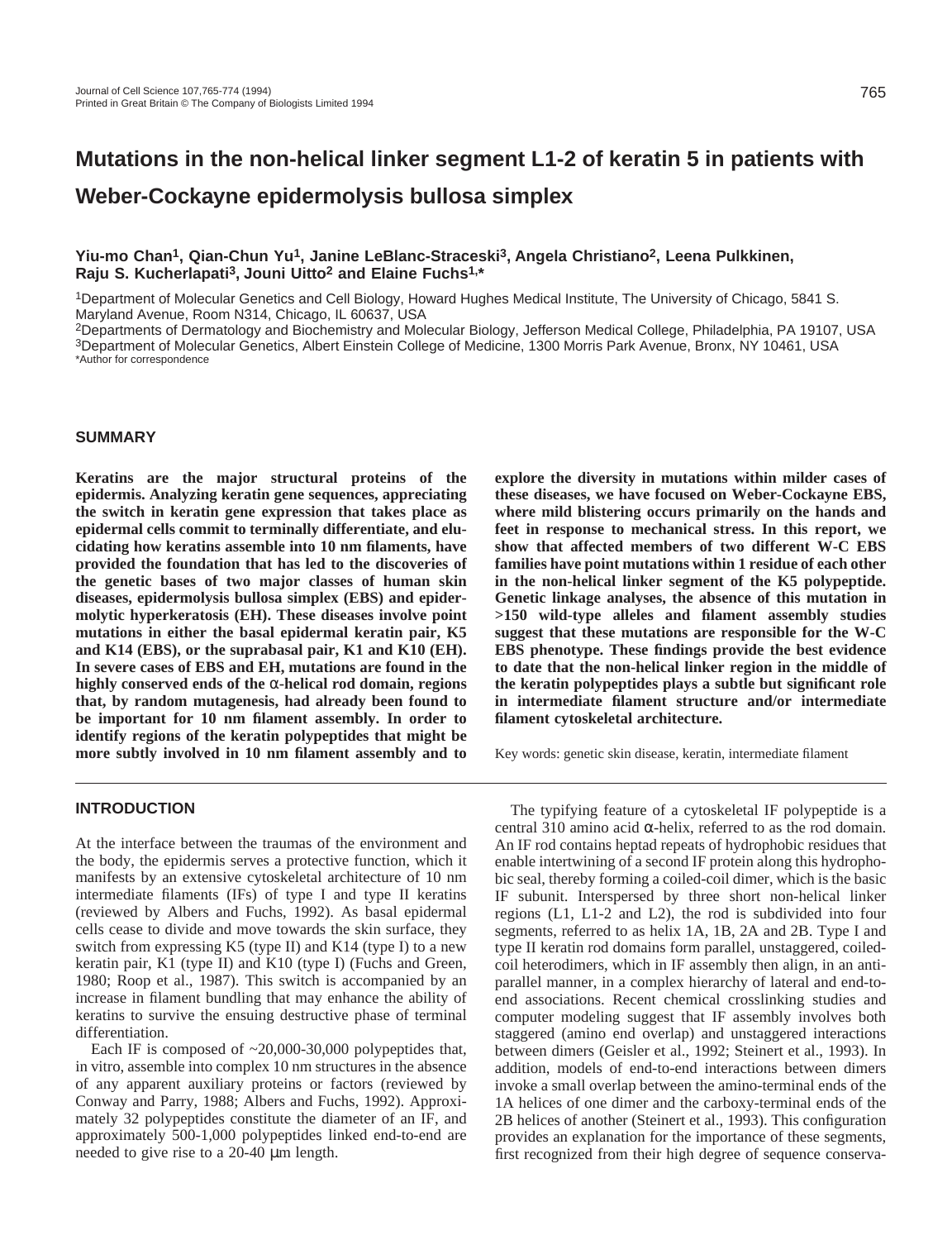tion and from molecular mutagenesis studies (Albers and Fuchs, 1987, 1989; Raats et al., 1990, 1991; Wong and Cleveland, 1990; Gill et al., 1990; Lu and Lane, 1990; Hatzfeld and Weber, 1991a; Letai et al., 1992).

The IF rod is flanked by non-helical head (amino) and tail (carboxy) segments that are variable in size and in sequence. Given the diversity of head and tail sequences and their protrusion on the IF surface, these domains likely impart specialized functions to IFs, a postulate supported by molecular mutagenesis studies (Coulombe et al., 1990; Lu and Lane, 1990; Hatzfeld and Weber, 1990b; Bader et al., 1991; Wilson et al., 1992).

Recently, transgenic mice were engineered to express epidermal keratin mutants that perturb 10 nm filament assembly in a dominant negative fashion (Vassar et al., 1991; Coulombe et al., 1991a; Fuchs et al., 1992). These mice exhibit skin blistering upon mild physical trauma. In the most severe cases, tonofilament clumping and cell degeneration occur in either basal or suprabasal cells, depending upon whether a K14 or a K10 mutant gene is expressed. These features are the hallmarks of severe forms of the autosomal dominant diseases epidermolysis bullosa simplex (EBS; a basal cell disorder) and epidermolytic hyperkeratosis (EH; a suprabasal cell disorder). The degree of blistering and filament disorganization is a function of the level of transgene product and the degree to which a mutation perturbs filament assembly (Coulombe et al., 1991a).

Recent studies using improved markers have shown that the genetic defects of several families with moderate to mild forms of EBS map to human chromosomes 17 or 12 (Bonifas et al., 1991; Ryynanen et al., 1991; McKenna et al., 1992; Chan et al., 1993), at locations corresponding to the loci for type I and type II keratin gene clusters, respectively (Rosenberg et al., 1988, 1991; Lessin et al., 1988). Unequivocal evidence that human EBS arises from genetic defects in K5 and K14 came from sequencing these genes cloned from patients. Thus far, ten severe (Dowling-Meara, D-M) EBS cases have been shown to contain point substitutions in either their K5 or K14 genes. In our first study of D-M EBS, we found a K14 R125:C point mutation in one case and a K14 R125:H mutation in another (Coulombe et al., 1991b). Seven additional D-M EBS cases with the R1-25:C/H mutation have now been identified (Fuchs and Coulombe, 1992; Stephens et al., 1993). Affected members of another D-M EBS family have a K5 E475:G mutation (Lane et al., 1992). It is noteworthy that the D-M mutations are in the highly conserved rod ends of K5 and K14, i.e. regions especially critical for IF assembly (Letai et al., 1992; Steinert et al., 1993). Point mutations have also been found in these domains of the K1 and K10 genes in EH (Cheng et al., 1992; Rothnagel et al., 1992).

In contrast to D-M, two moderate (Koebner, K) EBS cases have proline mutations that map within the α-helical rods of K14 or K5, but outside the conserved ends (Bonifas et al., 1991; Dong et al., 1993). It is notable that a genetically engineered proline within a few residues of these naturally occurring ones is not as disruptive to IF formation as more subtle mutations within the rod ends (Letai et al., 1993).

So far, the mildest cases of EBS and EH have keratin gene mutations that map outside the  $\alpha$ -helical rod. A family with mild EH has a 160L:P point mutation in the head domain of K1 (Compton et al., 1992; Chipev et al., 1992), and affected members of two unrelated mild (Weber-Cockayne, W-C) EBS families have the point mutation, I161:S, in the head domain of K5 (Chan et al., 1993). Intriguingly, these mutations reside in a portion of the head domain that is not only conserved among type II keratins, but is also important for filament assembly (Wilson et al., 1992; Chipev et al., 1992).

Exploring the mild forms of EBS and EH has begun to provide valuable insights into mutations that can have subtle effects on 10 nm filament assembly. It is remarkable that the mutations are clustered in the three mild cases of EBS and EH studied thus far. To determine whether there are mutations in other regions of the keratin polypeptides that might contribute to mild forms of these diseases, we explored the genetic basis of two additional incidences of W-C EBS. In this report, we attribute the genetic basis of EBS in these families to either of two K5 point mutations separated by a single amino acid and located within the non-helical linker segment (L1-2) separating helices 1 and 2. We provide functional studies to show that these mutations are likely to be responsible for the subtle perturbations on keratin filament networks that exist within affected members of these families. When combined with other recent reports, this study reveals a hitherto unappreciated, but marked importance of a segment of the L1-2 linker in IF structure.

# **MATERIALS AND METHODS**

#### **Biopsies and blood samples**

One clinically affected member of each family donated skin biopsies for culturing keratinocytes and for ultrastructural studies. Blood samples (15-20 ml) were taken for isolation of genomic DNA.

#### **Chromosome mapping and DNA sequence analysis**

Nucleotide primers were selected for polymerase chain reaction (PCR) amplification of DNAs encompassing polymorphic sites at or near the keratin clusters of chromosomes 17 and 12. PCRs were performed on genomic DNA isolated from blood of family members. DNAs were then resolved by gel electrophoresis, as described (Weissenbach et al., 1992). Primers: D17S800 (AMF200zf4), GGTCT-CATCCATCAGGTTTT and ATAGACTGTGTACTGGGCATTGA (Weissenbach et al., 1992); K1, ATAACTGAGCTTCCTCTTGC and GGATCCCCGGCCTCCTATGG; 1G12A/CA, ACTTCAGGAGGT-TAAGAATGAATCC and CCTGGCTACTATGTTGGACAGC; 262B3/CA, CTAGCTTTCTACTGGATTTCCTTTC and TGGATC-GACATGACCACA. DNA probe/enzyme systems used were: pWV214/*Hin*fI (locus COL2A1; Weaver et al., 1989), pCMM86/*Hin*fI (locus D17S74; Nakamura et al., 1988a); pcEFD33/*Msp*I (locus D12S14; Nakamura et al., 1988b).

RNAs from cultured keratinocytes were primed with random hexamers and reverse transcribed into cDNA (Coulombe et al., 1991b). In some cases, genomic DNAs from blood were used, in which case, exon-specific K5 primers were used. All reactions were amplified by PCR and sequenced, using biotinylated primers and solid-phase DNA sequencing, or CircumVent (New England Biolabs, Beverly, MA). K5 primers were chosen from the published sequence (Lersch et al., 1989). PCR/sequencing were always repeated in duplicate to verify that putative mutations did not arise from polymerase artifacts.

After confirming the presence of a mutation in the cDNA, the entire rod domain region of K5 was amplified as a 1276 bp fragment using primer set K5-5′1B (sense: TTCAGGAACCGGTTTGG) and K5 VIII-3′ (antisense: AGATGTTGACTGGTCCA). The fragment was subcloned into pCRII plasmid vector (TA Cloning System, Invitro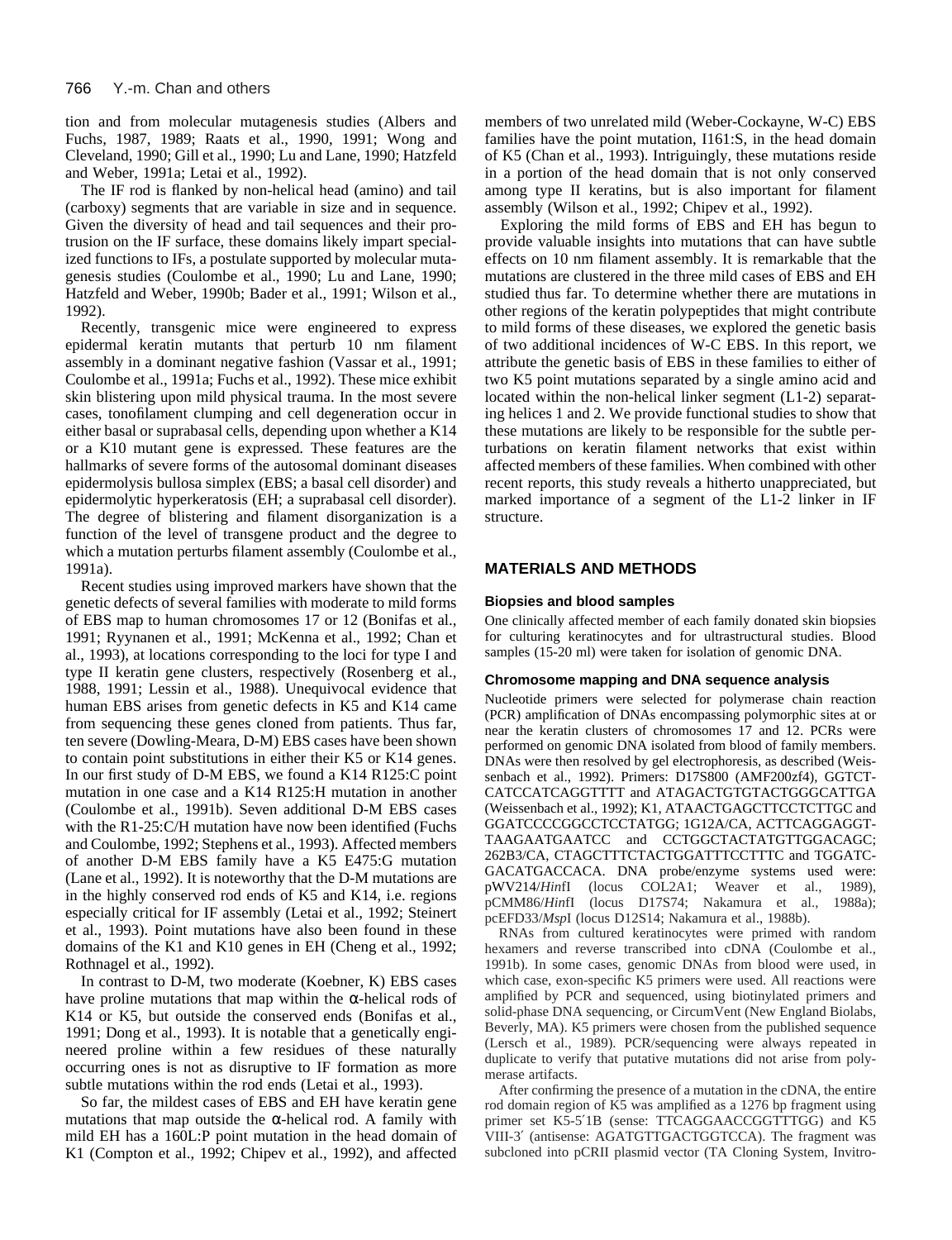gen, San Diego, CA) according to the manufacturer's specifications. Upon screening, clones were isolated and sequenced using standard dideoxy sequencing procedures.

#### **PASA analysis of the N:K mutation**

To detect the K5 N:K mutation, PCR amplification of specific alleles (PASA) was used with the following primers: wild-type, sense-strand primer (WT+), CAAGCGTACCACTGCTG; wild-type, antisensestrand primer (WT−), CAGGTCCAGGTTGCGGTTG (G is wild type); mutant antisense-strand primer (Mut−), CAGG TCCAGGTTGCGGTTT (T is in one allele of affected family 34 members).

#### **FPLC purification of keratins, filament assembly and quantitation**

Bacterially expressed keratins were isolated from inclusion bodies and purified by a Mono-Q anion exchange column (Coulombe et al., 1990). Keratins were concentrated by filtration through Centricon-10

units (Amicon; W. R. Grace & Co., Boston, MA). K5 and K14 or corresponding mutants were mixed in a 1:1.05 ratio (K5:K14) and purified as a heteromeric complex by FPLC. All buffers contained 10 mM β-mercaptoethanol and were at pH 7.5. Complexes were equilibrated by dialysis against the following buffers: (1) 9.5 M urea, 10 mM Tris-HCl (10 hours, RT); (2) 4 M urea, 10 mM Tris-HCl (12 hours, RT); (3) 1 M urea, 10 mM Tris-HCl (2 hours, 4°C); (4) 5 mM Tris-HCl buffer (2 hours, 4°C), twice. Filaments were negatively stained (1.25% uranyl acetate) and examined by EM (Coulombe et al., 1990).

For quantitation, random series of micrograph negatives from each experimental condition were examined under a Nippon Kogaku shadowgraph. Filament widths were measured from 20 randomly selected filaments. Quantitative analyses were made using the Macintosh StatView program. The variation in filament width among a given population was indicated by the coefficient of variance. Lengths were estimated by determining the total length of filaments in a given micrograph and dividing by  $2\times$  the number of free ends.



**Fig. 1.** Histology and ultrastructure of W-C EBS. (A) Semi-thin section of epidermis from W-C EBS 33.12. Note isolated cytolyzed cell in basal layer (arrowhead). (B) Ultrastructure of basal cell from 33.12 skin. Note cytolysis (asterisk), found in isolated basal cells along the basement membrane (BM). (C) Ultrastructure of a control basal layer. (D) Thick keratin filament bundle from 33.12 basal cell. (E) Disoriented and atypically short keratin filaments from 33.12 basal cell. (F) Classical keratin cytoskeleton in a portion of a control basal cell. Note: upon review of many micrographs, differences shown were representative, but not found in all micrographs. Bars: 18.2 µm (A), 1.5 µm (B), 1.8 µm (C), 0.3 µm (D), 0.5 µm (E) and 0.5 µm (F). N, nucleus; BL, basal layer; SP, spinous layer; SC, stratum corneum; GR, granular layer; KF, keratin filaments; HD, hemidesmosomes; Mi, mitochondria, BM, basement membrane.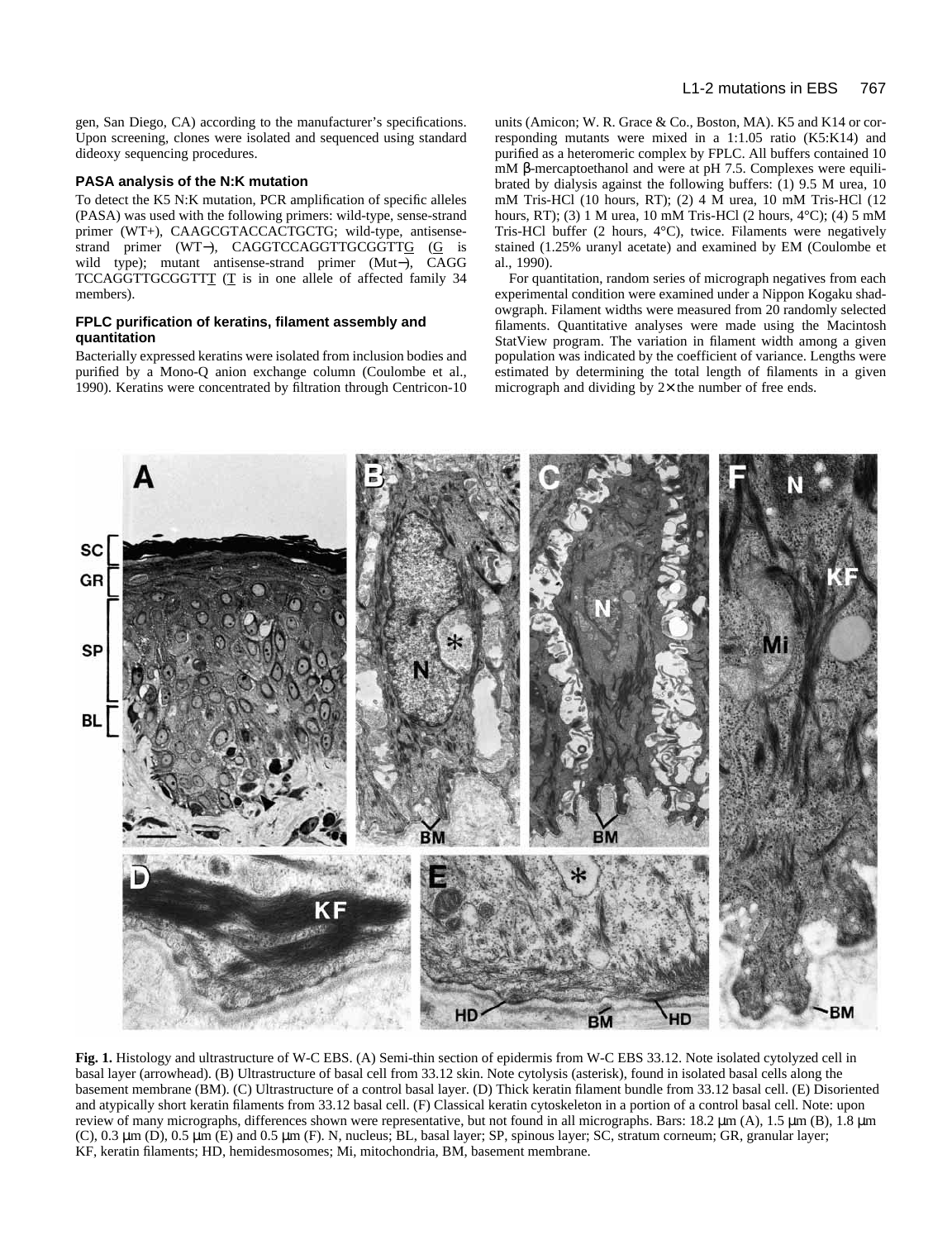#### **Linkage analyses**

Linkage analyses were performed using the MLINK program of the Linkage Analysis Package II, version 5.10 (Dr J. Ott, Columbia University, NY, NY).

### **RESULTS**

### **Diagnosis of EBS families**

W-C EBS patients of two families used for this study exhibited mild blistering of palmar and plantar skin. Light microscopy revealed typical signs of basal cell degeneration (arrowhead in Fig. 1A; reviewed by Anton-Lamprecht, 1983), while suprabasal layers displayed no major abnormalities. Ultrastructural analyses uncovered additional traits of EBS (Fig. 1B, compare with normal basal cell in 1C). Approximately 10-20% of basal epidermal cells displayed mild perturbations, including: (a) signs of vacuolization or cytolysis, often adjacent to the nucleus (asterisk in frame B); (b) an overall increase in lateral bundling of tonofilaments in some cell regions (frame D, W-C EBS 33**·**12); (c) disorientation of a disproportionate number of short filaments in other cell regions (frame E); and (d) a sometimes peculiar concentration of mitochondria around the nucleus (not shown). However, in contrast to more severe (D-M) EBS, basal keratin was filamentous and not clumped in amorphous aggregates. Moreover, although classical wild-type keratin networks (frame F) were relatively rare in W-C EBS skin, some W-C EBS keratin cytoskeletons were difficult to distinguish from wild-type.

#### **Linkage analyses of W-C EBS families 33 and 34**

The two families used for our study (see Fig. 2) were sufficiently large to provide strong linkage data (Table 1). The AFM200zf4 marker at the D17S800 locus, near the K14 gene on chromosome 17 (17q12-q21; Rosenberg et al., 1988), has six allelic variations (Weissenbach et al., 1992). Electrophoretic separation of genomic PCR fragments encompassing this polymorphic site revealed that no single D17S800 allele cosegregated with the EBS disease in families 33 and 34 (Fig. 2). Similarly, pCMM86 at the D17S74 locus has four allelic variations (Nakamura et al., 1988a), none of which cosegregated with the disease. With the AFM200zf4 marker, the lod score at  $\theta$ =0.01 was −4.21 for both families. With the pCMM86 marker, the lod score at  $\theta$ =0.01 was -4.21 and -2.08 for EBS 34 and 33, respectively. These data indicate that the genetic defects for these two families do not reside on chromosome 17.

To assess whether EBS in families 33 and 34 is linked to 12q12-q14, where the K5 gene resides (Rosenberg et al., 1991), we used three polymorphic markers. pEFD-33.2 at locus D12S14, has four allelic variations (Nakamura et al., 1988). Allele 1 cosegregated with the EBS disease in family 34, with a lod score at  $\theta$ =0.00 of 1.51 (Table 1). 1G12A/CA and 262B3/CA each have five allelic variations and were discovered in a cosmid that maps to 12q13 and that contains a keratin-like sequence. Both markers revealed a chromosome 12 allele cosegregating with the EBS disease in both families (Fig. 2). The combined lod score at  $\theta$ =0.00 was 3.92 and 3.28 for markers 1G12A/CA and 262B3/CA, respectively (Table 1). Taken together, these data provide strong evidence of linkage to the K5 gene in both families.

# **A methionine to threonine point mutation within the L1-2 linker segment of the K5 rod domain**

Since all of the mild cases of EBS and EH thus far examined have mutations within the head domain of the type II keratin polypeptide, we first searched this region of K5 for a mutation. However, sequences corresponding to the K5 head domain that had been amplified from keratinocyte mRNAs of EBS 33.12 and 34.1 showed no mutations.

We next amplified and sequenced remaining regions of 33.12 K5 mRNAs. A single point substitution at nucleotide 980 (A of the first  $ATG = 1$ ; Lersch et al., 1989) distinguished one K5 allele from wild-type (Fig. 3A). The transition caused a methionine (ATG) to threonine (ACG) mutation at codon 327 in the L1-2 linker segment. Both A and G occurred in the sequencing ladder of the non-coding strand (T and C in the coding strand). In contrast, the control sequence from wildtype keratinocyte mRNA showed only an A at this position (Fig. 3B). When subcloned, some cDNAs contained only the mutant G (Fig. 3C), while others contained the wild-type A (Fig. 3D). This confirmed the existence of both mutant and



**Fig. 2.** Pedigrees of W-C EBS families 33 and 34 and chromosomal segregation of seven polymorphic loci. Patient numbers were assigned to members for which blood was obtained (skin biopsies and blood from 33.12 and 34.1). Closed symbols, members clinically affected with W-C EBS; open symbols, unaffected individuals; squares, males; circles, females. For each polymorphic marker, each PCR band corresponding to a unique allelic variation was arbitrarily assigned a number, and these numbers for each pair of alleles are listed in the tables as X/Y for each locus and patient.

 $2/2$ 

 $1/2$ 

 $1/1$ 

 $1/2$ 

 $2/2$ 

 $0/0$ 

 $1/3$ 

 $0/0$ 

 $2/3$ 

 $0/0$ 

34.8  $1/2$ 

 $34.10$  $2/2$   $3/3$ 

 $2/3$ 

 $1/2$ 

 $1/4$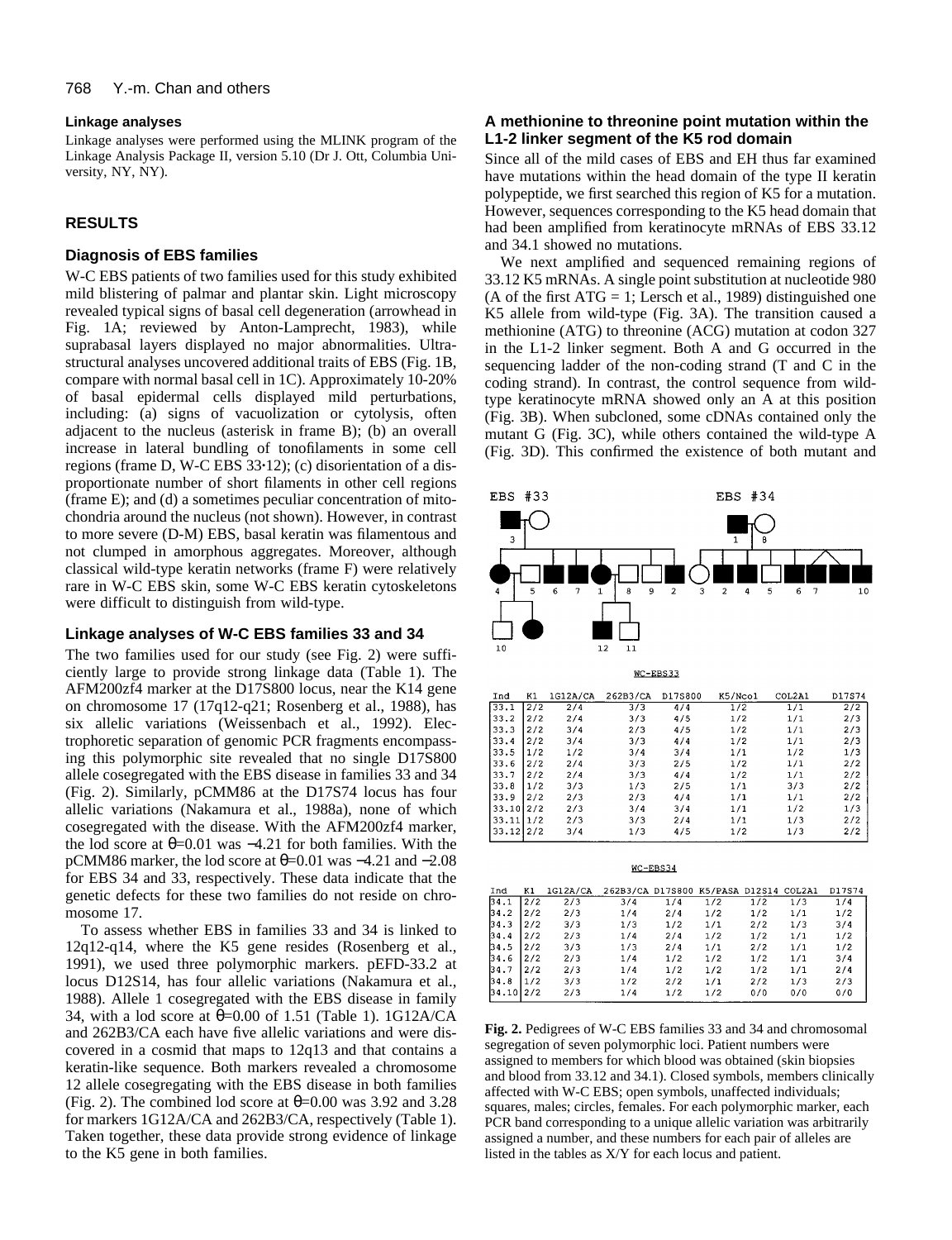|          | Pairwise lod scores between WC-EBS33 and various markers<br>Recombination fraction |         |         |         |         |         |         |  |  |
|----------|------------------------------------------------------------------------------------|---------|---------|---------|---------|---------|---------|--|--|
| Marker   | 0.00                                                                               | 0.01    | 0.05    | 0.10    | 0.20    | 0.30    | 0.40    |  |  |
| K1       | 0.00                                                                               | 0.00    | 0.00    | 0.00    | 0.00    | 0.00    | 0.00    |  |  |
| 1G12A/CA | 2.11                                                                               | 2.07    | 1.91    | 1.70    | 1.26    | 0.79    | 0.32    |  |  |
| 262B3/CA | 1.47                                                                               | 1.45    | 1.34    | 1.20    | 0.90    | 0.56    | 0.20    |  |  |
| K5/Ncol  | 2.41                                                                               | 2.37    | 2.21    | 2.00    | 1.54    | 1.02    | 0.45    |  |  |
| COL2A1   | 0.00                                                                               | 0.00    | 0.00    | 0.00    | 0.00    | 0.00    | 0.00    |  |  |
| D17S800  | $-99.99$                                                                           | $-4.21$ | $-2.16$ | $-1.33$ | $-0.58$ | $-0.23$ | $-0.05$ |  |  |
| D17S74   | $-99.99$                                                                           | $-2.08$ | $-1.37$ | $-0.98$ | $-0.49$ | $-0.20$ | $-0.05$ |  |  |

**Table 1. Linkage analyses of WC-EBS families 33 and 34**

Pairwise lod scores between WC-EBS34 and various markers

| Marker                          | Recombination fraction |         |         |         |         |         |         |  |
|---------------------------------|------------------------|---------|---------|---------|---------|---------|---------|--|
|                                 | 0.00                   | 0.01    | 0.05    | 0.10    | 0.20    | 0.30    | 0.40    |  |
| K1                              | 0.00                   | 0.00    | 0.00    | 0.00    | 0.00    | 0.00    | 0.00    |  |
| 1G12A/CA                        | 1.81                   | 1.78    | 1.65    | 1.49    | 1.13    | 0.72    | 0.28    |  |
| 262B3/CA                        | 1.81                   | 1.78    | 1.65    | 1.49    | 1.13    | 0.72    | 0.28    |  |
| D <sub>12</sub> S <sub>14</sub> | 1.51                   | 1.48    | 1.37    | 1.23    | 0.92    | 0.58    | 0.21    |  |
| K5/PASA                         | 1.81                   | 1.78    | 1.65    | 1.49    | 1.13    | 0.72    | 0.28    |  |
| COL2A1                          | $-99.99$               | $-0.81$ | $-0.19$ | 0.02    | 0.12    | 0.09    | 0.03    |  |
| D172A1                          | $-99.99$               | $-4.21$ | $-2.16$ | $-1.33$ | $-0.58$ | $-0.23$ | $-0.05$ |  |
| D17S74                          | $-99.99$               | $-4.21$ | $-2.16$ | $-1.33$ | $-0.58$ | $-0.23$ | $-0.05$ |  |

wild-type sequences in the cDNA pool. Complete sequencing of 33.12 K5 cDNAs did not uncover additional mutations.

# **Cosegregation of the 327 M:T mutation with the disease in W-C family EBS 33**

The 327 M:T mutation obliterated an *Nco*I site, enabling a rapid assessment of whether the mutation cosegregated with the EBS disease (Fig. 4, top gel). When digested with *Nco*I, a control 1330 bp genomic PCR DNA encompassing this site was cleaved to 830 and 500 bp (lane C). In contrast, PCR DNAs from 7 affected members of family 33 were ~50% (on a molar basis) undigested. Alleles from unaffected family members were homozygous for this site, as were genomic DNAs from 78 normal individuals. Thus, the loss of this site cosegregated with the disease, and it was not found within the general population.

# **An N:K point mutation within the L1-2 linker segment of the K5 rod domain**

For family 34, we amplified and sequenced the K5 coding sequence from genomic DNAs. Surprisingly, a point substitution was detected at nucleotide 987 in one of the K5 alleles of affected member 34.1 (Fig. 5A). The transversion caused an asparagine (AAC) to lysine (AAA) mutation at codon 329 in the L12 linker segment of K5 and a mere codon away from the substitution discovered in family 33. Both G and T occurred in the sequencing ladder of the noncoding strand (C and A in the coding strand). This was true for only affected and not



Fig. 3. T to C transition at codon 980 in one of two alleles of W-C EBS member 33.12. PCR was used to amplify K5 sequences from mRNA of 33.12 epidermal keratinocytes. Amplified fragments from two independent rounds of PCR were subjected to DNA sequencing, either directly or after subcloning. Note T to C transition (A to G in noncoding strand) at nucleotide 980 (codon 327) in one of two alleles (arrowhead). Sequences are from total K5 PCR mixture of 33.12 mRNA (A) or control mRNA (B); cloned cDNA from mRNAs of mutant 33.12 allele (C) or wild-type 33.12 allele (D).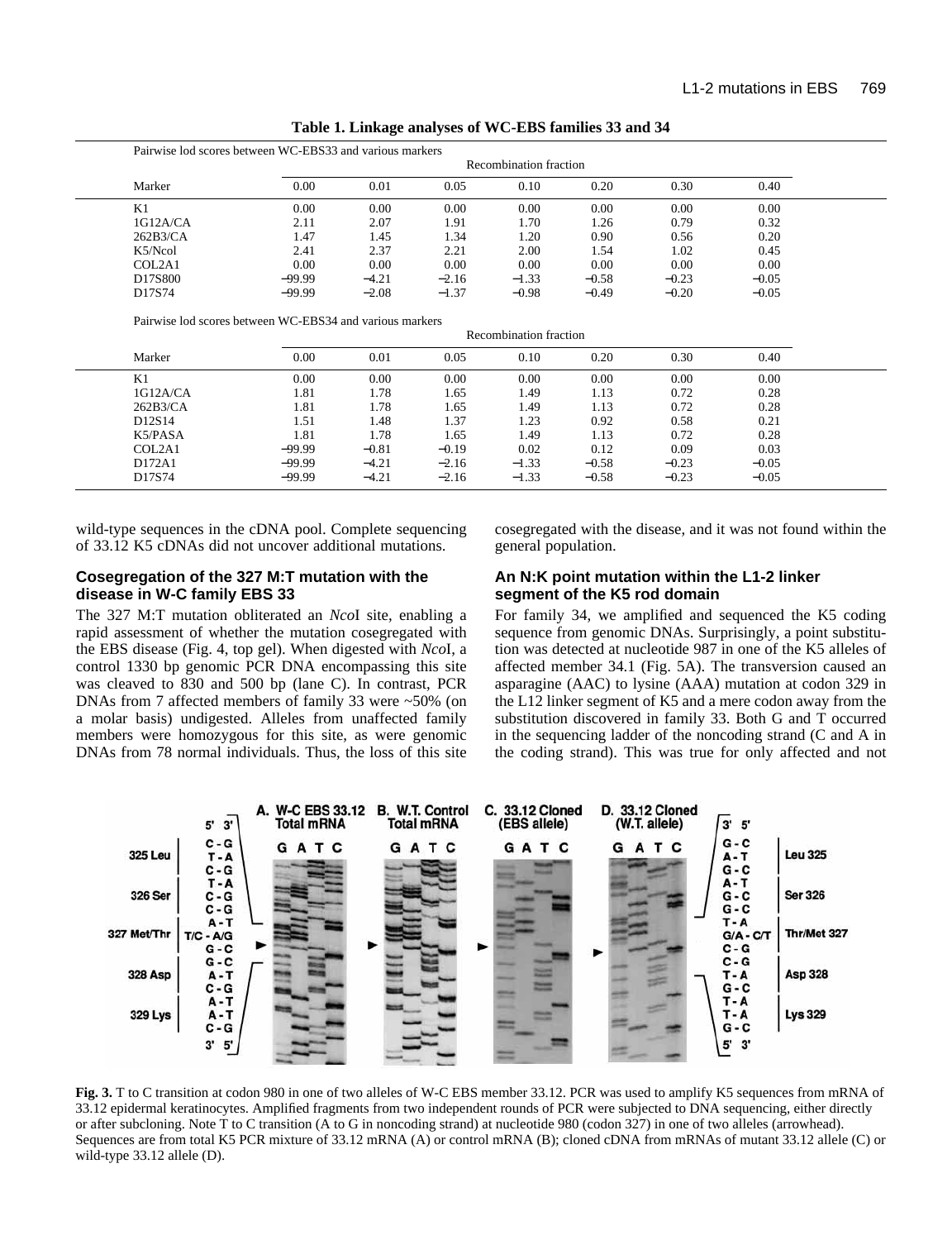

**Fig. 4.** Cosegregation of the 327 M:T mutation with the disease in W-C EBS family 33. Genomic DNAs were PCR amplified to produce a 1300 bp K5 DNA fragment encompassing the T to C transition at nucleotide 980. DNAs were digested with *Nco*I, which cleaved wild-type DNA, but not DNA containing the 980T:C mutation, to 830 bp and 500 bp fragments. Following digestion, DNAs were resolved by agarose gel electrophoresis, and stained with ethidium bromide. Top row: L, DNA ladder; C, control DNA; remaining lanes, DNAs from W-C EBS 33 members, 33.1-33.12, from left to right. Second and third rows, genomic DNAs from blood of first 30 of 78 normal individuals.

unaffected members of the family (examples in Fig. 5). Complete sequencing of 34.1 K5 cDNAs did not uncover additional mutations.

# **Cosegregation of the K5 329N:K mutation with the disease in W-C Family EBS 34**

The 329 N:K mutation neither created nor obliterated a known restriction endonuclease site. Therefore, we resorted to allelespecific PCR assays (PASA) to rapidly assess whether the mutation cosegregated with the EBS disease in family 34 (Fig. 6). A wild-type primer set generated a 420 bp PCR fragment from DNAs of all family members, as well as from 65 control DNAs of normal individuals. In contrast, a mutant primer set only generated a 420 bp PCR fragment from genomic DNAs of affected family members. No PCR fragment was generated with the mutant primer set and DNAs from unaffected members or from 65 control DNAs. Thus, the 329N:K lesion occurred in a heterozygous fashion, correlated with the



**Fig. 5.** C to A transversion at codon 987 in one of two alleles of affected individuals from W-C EBS family 34. PCR was used initially to amplify K5 sequences from 34.1 genomic DNA. Sequencing revealed a heterozygous C to A transversion (G to T in non-coding strand) at codon 329 of K5 (A). PCR was then used to amplify the region encompassing the putative 987 C to A transversion from genomic DNAs of each member assigned a number in Fig. 2. Shown are sequences from representative examples of non-coding strands from affected (EBS) and unaffected (U) individuals. The mutation cosegregated with affected members of W-C EBS family 34.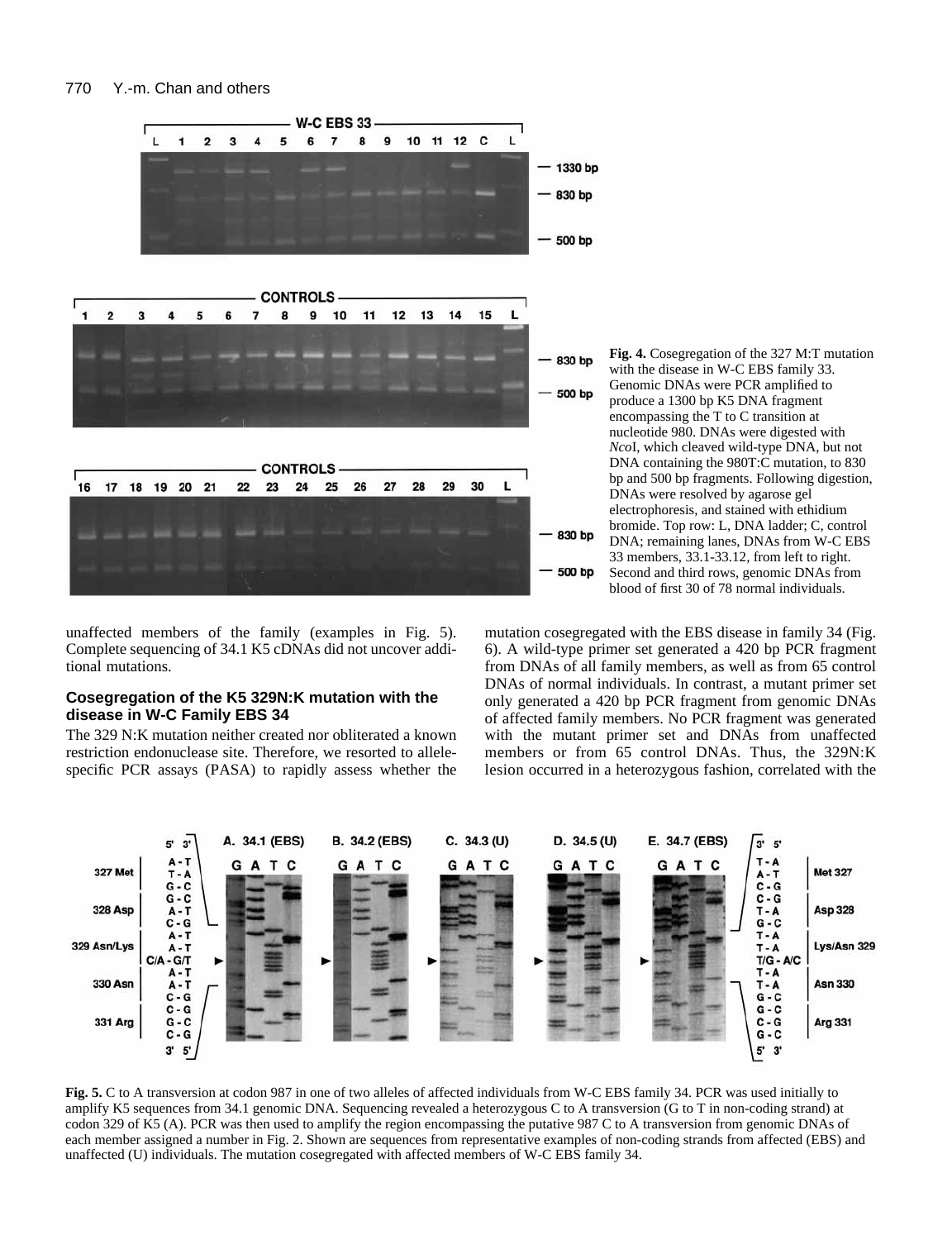

**Fig. 6.** Primer-specific amplification of the 329 N:K mutation in affected members of W-C EBS family 34. Genomic DNAs were PCR amplified using a common 3′ primer and one of two different 5′ primers. One 5′ primer was specific for the wild-type C residue at nucleotide 987, and the other was specific for the mutant A residue at nucleotide 987 (see Materials and Methods). DNAs were resolved by agarose gel electrophoresis, and stained with ethidium bromide. Left gels show bands generated by wild-type primer set; right gels show bands generated by mutant primer set. L, DNA ladder; W-C EBS 34 DNAs are listed in order from 34.1 to 34.10. Shown also are reactions from genomic blood DNAs of first 22 of 65 controls. Note that all samples generated an amplified fragment of 420 bp with the wild-type specific primer set, but only the affected members generated an amplified fragment with the mutant-specific primer set.

disease phenotype and was not likely to be a polymorphic variation.

# **The M327:T and N329:K mutations in linker 1-2 perturb the ability of keratin 5 to assemble with its partner into 10 nm filaments**

Previously, we engineered 125R:H/C mutations in human K14 cDNA and demonstrated that these point mutations were sufficient to generate a type I keratin that was perturbed in its ability to form proper 10 nm filaments in vitro (Coulombe et al., 1991b; Cheng et al., 1992). To ascertain whether the M327:T and N329:K mutations can also elicit aberrations in 10 nm filament assembly, we engineered these mutations in human K5 cDNA, and used the pET expression vector to express the mutant proteins in bacteria. Following FPLC anion exchange chromatography, preparations of wild-type and mutant K5 proteins were then combined with wild-type K14, and the tetrameric complexes were isolated by a second round of FPLC (see Materials and Methods). As judged by SDSpolyacrylamide gel electrophoresis, these preparations were pure (Fig. 7A).

In two independent rounds of IF assembly using two separate preparations of purified keratins, filaments formed from wild-type K5 and K14 were long  $(>2,000 \text{ nm})$  and uniform (11.3 nm  $\pm$  0.7 nm diameter) (Fig. 7B). In contrast, filaments formed from either M327:T or N329:K mutant K5 and wild-type K14 were somewhat shorter (650-1190 nm and 520-1210 nm, respectively) and less uniform (Fig. 7C and D). Most notably, these mutant filaments were often unraveled, a feature that was also seen in the wild-type preparation, albeit to a far lesser extent (arrowheads in Fig. 7 denote unraveling). The greater degree of unraveling in mutant filaments was reflected in their increased diameter: the diameter of the

unraveled filaments in the two mutant preparations was  $24.7\pm0.7$  and  $22.1\pm0.7$  nm, respectively, whereas the diameter of the unraveled filaments in the wild-type preparation was 19.7±0.7 nm. Overall, perturbations in 10 nm filament structure were more subtle than those seen previously for the R125:C/H K14 mutations (Coulombe et al., 1991b; Cheng et al., 1992). However, the differences were nevertheless readily discernable. These functional studies provide strong evidence that the L1-2 point mutations in K5 are functionally responsible for the W-C EBS phenotype in these two families.

# **DISCUSSION**

A number of lines of evidence indicate that the T to C transition at nucleotide 980 of K5, and the C to A transversion at nucleotide 987 of K5, underlie the genetic bases for W-C EBS in families 33 and 34, respectively: (a) these mutations were not found in 130-150 wild-type alleles; (b) the mutations were carried only by affected family members; (c) the mutations were inherited in an autosomal dominant fashion, characteristic of the pattern of inheritance in these families; and (d) the mutations found were in the K5 gene on chromosome 12 (Rosenberg et al., 1991), and the peak combined lod score at θ=0 was 3.92 for chromosome 12 (−8.42 at  $\theta$ =0 for chromosome 17).

Residues 327 and 329 of K5 are in the non-helical linker 1- 2 segment of the IF polypeptide (Fig. 8). Residue 329 of K5 is asparagine in all type II keratins, but is otherwise not conserved. Residue 327 is methionine in all type II keratins and in some type I and III IF polypeptides. Interestingly, it has recently been reported that a family with K-EBS has a K14 M:R mutation in the equivalent L1-2 residue to our K5 M327:T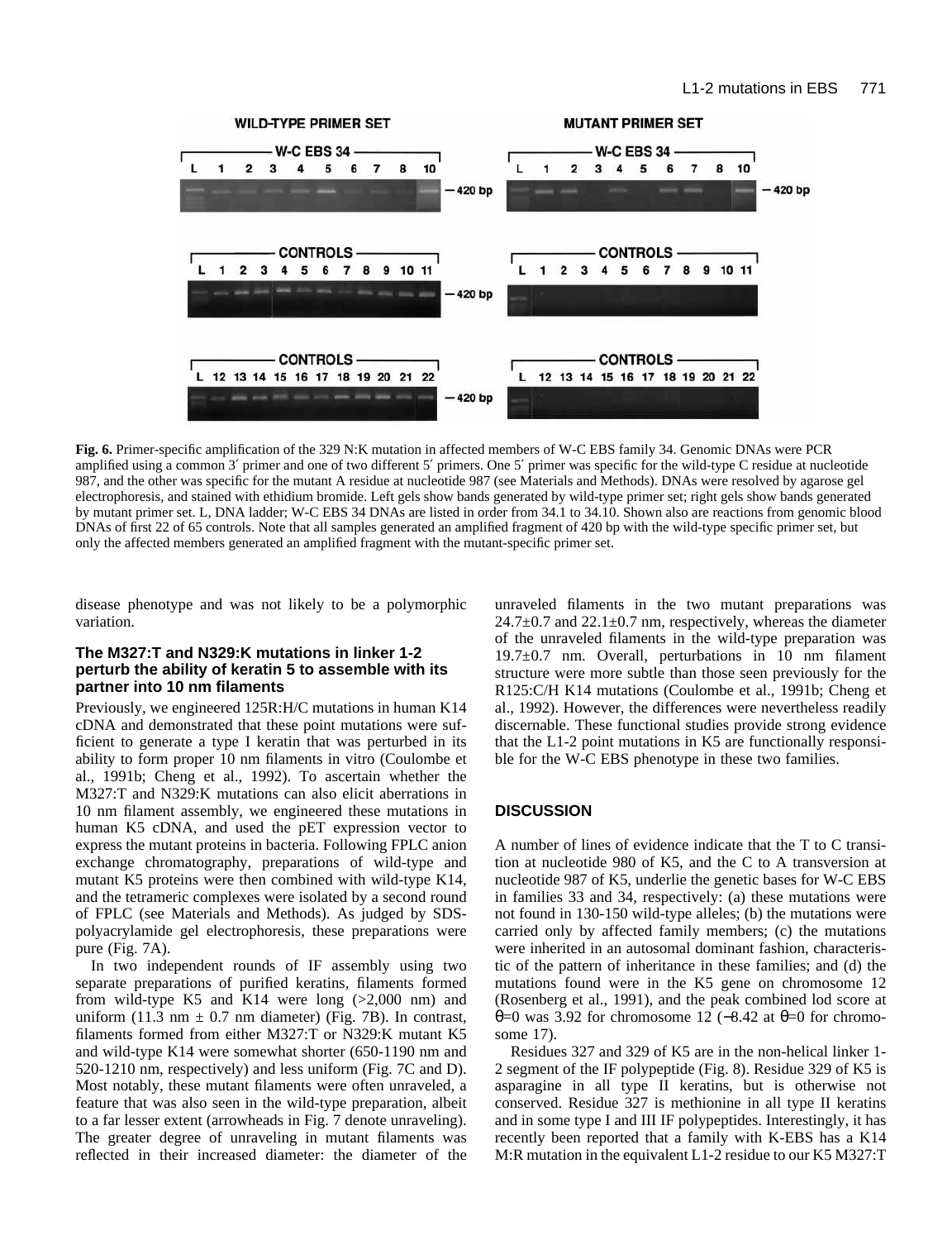

**Fig. 7.** The genetically engineered 327M:T and 329N:K linker point mutations perturb 10 nm filament formation in vitro. Site-directed mutagenesis was utilized to engineer the 327M:T and 329N:K point mutations in the coding sequence of a functional human K5 cDNA (Lersch et al., 1989). The pET8c bacterial expression vector was used to produce milligram quantities of wt human K14 (Marchuk et al., 1984) and mutant and wt K5. Following FPLC purification, proteins were subjected to type I-type II complex formation and then in vitro filament assembly (see Materials and Methods). Frame A shows a Coomassie Blue-stained SDS-polyacrylamide gel of: lane 1, wt K5; lane 2, 327M:T K5; lane 3, wt K14; lane 4, 329N:K K5; lane 5-7, purified complexes of wt K14 and: lane 5, wt K5, lane 6, 327M:T K5, lane 7, 329-N:K K5. Shown in addition are IFs assembled from wt K14 and: (B) wt K5; (C) 327M:T K5; (D) 329N:K K5. Note that filaments assembled from 327M:T K5 or 329N:K K5 are somewhat shorter, but most notably, they are more unraveled and less uniform than those assembled from wt K5 (arrowheads denote fraying). Bar, 200 nm.

(Humphries et al., 1993). Moreover, while our report was out for review, another study appeared, reporting two additional L1-2 linker mutations in W-C EBS families: one is R331:C in the K5 L1-2, and the other is V270:M in the K14 L1-2 (Fig. 8; Rugg et al., 1993). The fact that five different families with EBS have mutations in L1-2 of the keratin polypeptides lend strong support to the evidence that these basal keratin L1-2 linker mutations account for the EBS phenotype.

It is intriguing that the recently reported K14 272M:R L1-2 mutation produced a K-EBS phenotype (Humphries et al., 1993), while the similar K5 327M:T L1-2 mutation produced a clinically milder (W-C) case of EBS (this study). This variation in clinical severity generated by the mutated methionine residue could arise from either the specific mutation (M:R versus M:T), differences in the importance of the specific keratin in IF assembly (K14 versus K5) or in the polymorphic background of the two families. Indeed, even within a family with a specific keratin mutation, there seems to be some clinical heterogeneity, suggesting that there may be genetic factors in addition to the specific keratin mutation that can influence the clinical manifestations of these diseases.

A surprising finding emerging from the catalogue of keratin mutations in different EBS and EH patients is that mutations tend to be clustered, and sometimes even the exact same residue is mutated in different families with these diseases. Of the five EBS families with mutations in the L1-2 region, only one, the 331R:C K5 mutation (Rugg et al., 1993), involves a C to T transition at a CpG dinucleotide, i.e. a hotspot for mutagenesis (for review, see Fuchs and Coulombe, 1992). That L1- 2 linker mutations have now been found in four of six analyzed incidences of W-C EBS suggests that mutations in the L1-2 linker may account for a significant proportion of W-C EBS cases.

The discovery that L1-2 residues are frequently mutated in mild to moderate EBS is especially intriguing in light of recent studies on a putative yeast IF protein, MDM1. An MDM1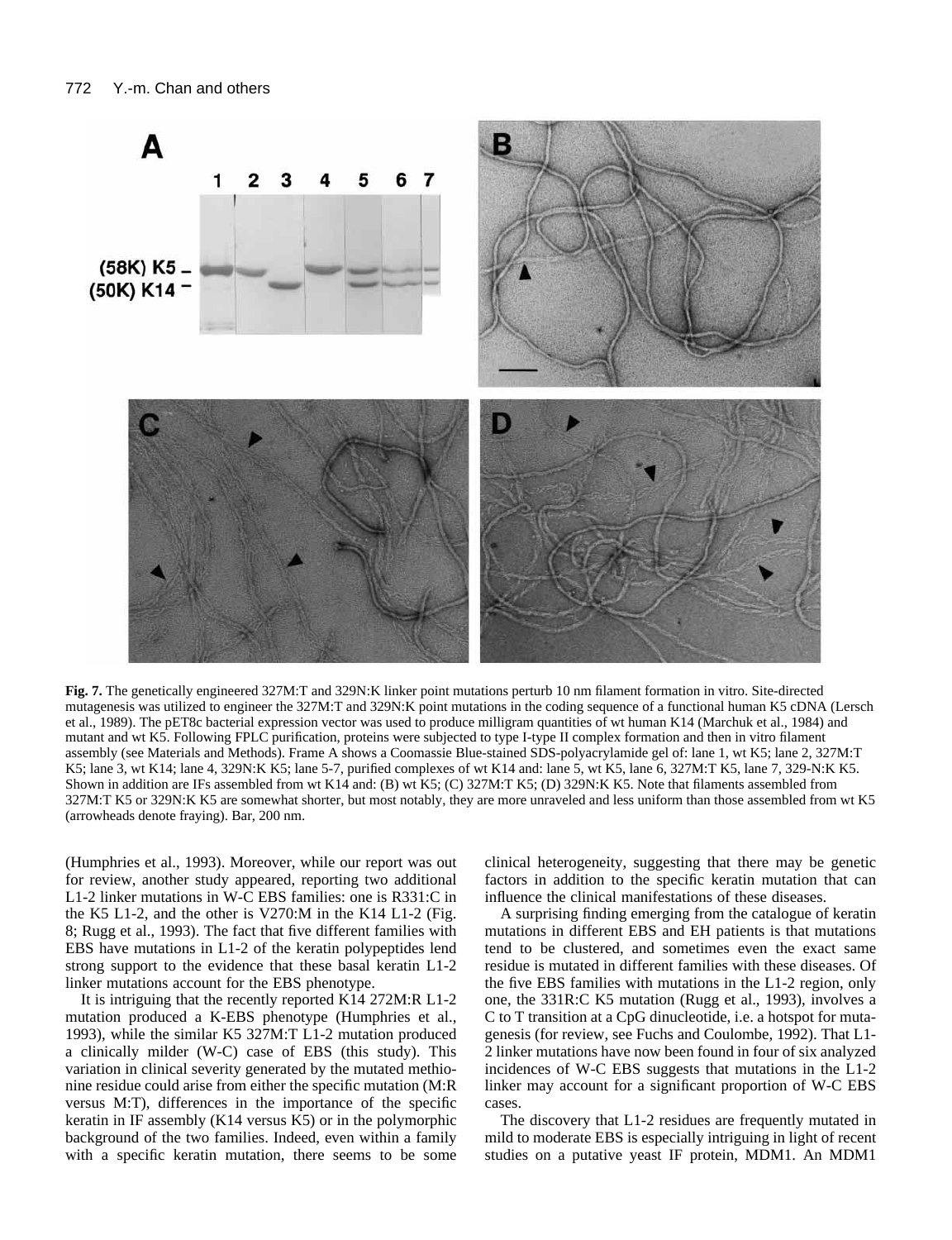

**Fig. 8.** K5 residues M327 and N329 in the L1-2 linker are conserved among type II keratins. Stick figure depicts secondary structure of human (hu) keratins. Large boxes encompass the central α-helical rod domain, separated into four segments by virtue of short nonhelical linker segments, termed L1, L1-2 and L2. Hatched boxes denote the highly conserved end domains of the rod. Lines denote the non-helical head and tail domains, often conserved only for a single IF type. K5 327M:T and 329-N:K mutations are located in the L1-2 domain as is K14 272M:R, a mutation in a K-EBS family (Humphries et al., 1993), and the recently reported K5 331R:C and K14 270V:M in W-C EBS families (Rugg et al., 1993). Corresponding sequences are also provided from other type II IF proteins, including the fish (fi) keratin 8, and from the type III IF protein, hamster (ha) desmin, the cephalochordate *Branchiostoma lanceolatum* IF protein (Br-IF1) and the type I keratins, K14 and K19 (GenBank).

mutant fails to function in vivo or to assemble into IF-like structures in vitro when the temperature is shifted from 4°C to 37°C (McConnell and Yaffe, 1993). The ts MDM1 mutation is S257:N, at the residue equivalent to 331R of the K5 L1-2 linker. When this finding is coupled with our in vitro assembly studies on the K5 L1-2 linker mutations, it unveils the importance of a region of IF proteins that was hitherto poorly appreciated. How might the non-helical L1-2 linker be involved as a player in orchestrating 10 nm filament architecture? It is important to consider that the position of the L1-2 linker in the α-helical rod is conserved among all IFs (Hanukoglu and Fuchs, 1983), and mutations that remove the helix-destabilizing residues lead to filament aggregation in vitro (Letai et al., 1992). Other relevant points are that filaments assembled from K14 and either 327M:T or 329N:K K5 tend to unravel, with some overall shortening in length. Taken together, while the L1-2 linker may play some role in end-to-end interactions, it seems to play a prominent role in lateral associations. This is in quite striking contrast to the behavior of D-M EBS mutants (i.e. mutations in the rod ends), which seem to affect end-toend interactions more prominently than lateral associations (Coulombe et al., 1991b).

Based on recent chemical cross-linking data (Geisler et al.,

1992; Steinert et al., 1993), the carboxy end of the L1-2 linker region, i.e. the part of the linker where EBS mutations are clustered, is predicted to be in relatively close proximity to the region of putative overlap between two staggered, antiparallel keratin heterodimers. In a model of linear arrays of dimers, where the helix 1A ends of one dimer have been postulated to overlap with the helix 2B ends of the next dimer in line, the L1-2 linker segments of one row of dimers might be nearly opposite to the overlap segments of an adjacent row of dimers. If this model is correct, then the L1-2 linker region is in a position to play a major role in promoting appropriate staggered lateral associations. It may also play a role in stabilizing end-to-end interactions between dimers in an adjacent row. While further studies will be necessary to more fully elucidate the role of the L1-2 linker in IF assembly, our W-C EBS and filament assembly data presented here provide the first experimental evidence in support of this model, and add valuable new insights into our understanding of the role of this non-helical segment in IF structure.

We thank: (a) Dr Roger Pearson (Rush Medical School, Chicago, IL), Dr Jo-David Fine (University of North Carolina), Dr Amy S. Paller (Northwestern Medical School, Chicago, IL) and Dr Tobias GeddeDahl (Institute for Forensic Medicine, Oslo, Norway) for EBS samples that did not have L1-2 mutations; (b) Dr Francis Collins (University of Michigan, Ann Arbor, MI) for hyperpolymorphism information prior to publication, and for their helpful advice; and (c) Dr Michelle Le Beau and Dr Graham Bell (University of Chicago) for their very helpful advice on linkage analyses, as well as for Dr Bell's 78 control DNAs. This work was supported by grants from the HHMI (E.F.) and from the National Institutes of Health (RO1-AR27883, E.F.; and PO1-AR38923, J.U.).

#### **REFERENCES**

- **Albers, K. and Fuchs, E.** (1987). The expression of mutant epidermal keratin cDNAs transfected in simple epithelial and squamous cell carcinoma lines. *J. Cell Biol.* **105**, 791-806.
- **Albers, K. and Fuchs, E.** (1989). Expression of mutant keratin cDNAs in epithelial cells reveals possible mechanisms for initiation and assembly of intermediate filaments. *J. Cell Biol.* **108**, 1477-1493.
- **Albers, K. and Fuchs, E.** (1992). The molecular biology of intermediate filament proteins. *Int. Rev. Cytol.* **134**, 243-279.
- **Anton-Lamprecht, I.** (1983). Genetically induced abnormalities of epidermal differentiation and ultrastructure in ichthyoses and epidermolysis: pathogenesis, heterogeneity, fetal manifestation, and prenatal diagnosis. *J. Invest. Dermatol.* **81**, 149S-156S.
- **Bader, B. L., Magin, T. M., Freudemann, M., Stumpp, S. and Franke, W. W.** (1991). Intermediate filaments formed de novo from tail-less cytokeratins in the cytoplasm and in the nucleus. *Eur. J. Cell Biol.* **56**, 84-103.
- **Bonifas, J. M., Rothman, A. L. and Epstein, E. H.** (1991). Epidermolysis bullosa simplex: Evidence in two families for keratin gene abnormalities. *Science* **254**, 1202-1205.
- **Chan, Y. M., Yu, Q. C., Fine, J. D. and Fuchs, E.** (1993). The genetic basis of Weber-Cockayne epidermolysis bullosa simplex. *Proc. Nat. Acad. Sci. USA* **90**, 7414-7418.
- **Cheng, J., Syder, A. J., Yu, Q. C., Letai, A., Paller, A. S. and Fuchs, E.** (1992). The genetic basis of epidermolytic hyperkeratosis: a disorder of differentiation-specific epidermal keratin genes. *Cell* **70**, 811-819.
- **Chipev, C. C., Korge, B. P., Markova, N., Bale, S. J., DiGiovanna, J. J., Compton, J. G. and Steinert, P. M.** (1992). A leucine→proline mutation in the H1 subdomain of keratin 1 causes epidermolytic hyperkeratosis. *Cell* **70**, 821-828.
- **Compton, J. G., DiGiovanna, J. J., Santucci, S. K., Kearns, K. S., Amos, C. I., Abangan, D. L., Korge, B. P., McBride, O. W., Steinert, P. M. and Bale, S. J.** (1992). Linkage of epidermolytic hyperkeratosis to the type II keratin gene cluster on chromosome 12q. *Nature Genet.* **1**, 301-305.